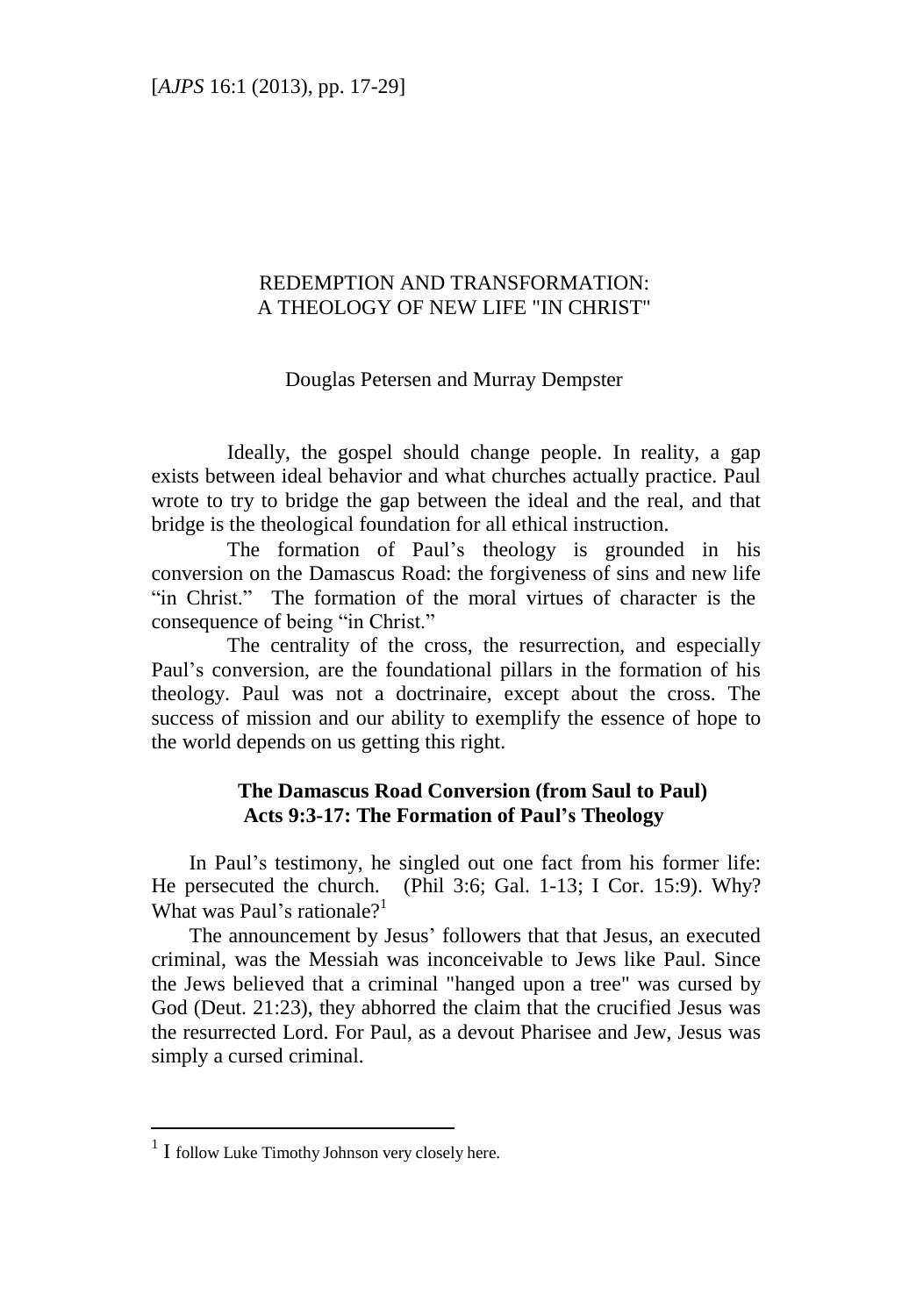Furthermore, Paul did not think of himself as a terrible sinner. He kept the law and treated the Torah—law of Moses, Prophets, and other OT writings—as the absolute norm for measuring human and divine righteousness. Paul persecuted the church because he was "jealous" for Torah. So Paul's conversion story is found in the context of his zealous persecution of Christians as a righteous Jew.

At this time, the most fundamental tenant of Judaism was "Yahweh is ONE GOD... the Lord our God is One Lord." This radical monotheism made the Christian confession that "JESUS IS LORD," a particularly odious heresy to Saul. Paul writes, "I was as to zeal, a persecutor of the Church.‖ Since he desired to spread his reign of terror, he went to the High Priest and received the proper documents to go to Damascus and bring back any disciples—man, woman or child for trial and execution.

Paul's meeting with the resurrected Lord changed everything. On the way to Damascus, he is knocked off his donkey to the ground . . . suddenly a light from heaven flashed around him.<sup>4</sup>

The crucial part of this text for understanding the formation of Paul's theology is found in Saul's inquiry for the identification of the heavenly source of his encounter.

Paul heard a voice saying to him, "Saul, Saul, why are you persecuting me? Paul: "Who are you, Lord?" To his astonishment the answer came back, "I am Jesus who you are persecuting." The light went on in a flash. He reasoned, "If God raised Christ, then God could not have cursed him for his *own* sin, but for others'. Right standing before God must be based on justification through Jesus Christ.

Paul then connected his basic Jewish confession, the Lord God is One Lord, with his newfound confession, "Jesus is Lord," which for Paul, was the same as confessing "Jesus is *Yahweh*"!

After his Damascus Road experience, Paul was taken to Ananias' house and his sight was restored. The story of his conversion from Saul to Paul culminates with, "immediately he began to proclaim Jesus in the synagogues, saying, "He is the Son of God. . . and confounded the Jews who lived in Damascus by proving that Jesus was the Messiah, the Christ"  $(9:20-22)$ .

Paul regarded the new age as having begun with the resurrection and Jesus not simply as the Jewish Messiah, but as a "new Adam," the start of a "new creation." The Gentile mission then was grounded in Jesus' resurrection as Lord of all humanity.

These are formative ideas in Paul's theology: Jesus is Lord/Jesus is the Christ. For Paul, Jesus is the Lord Jesus Christ.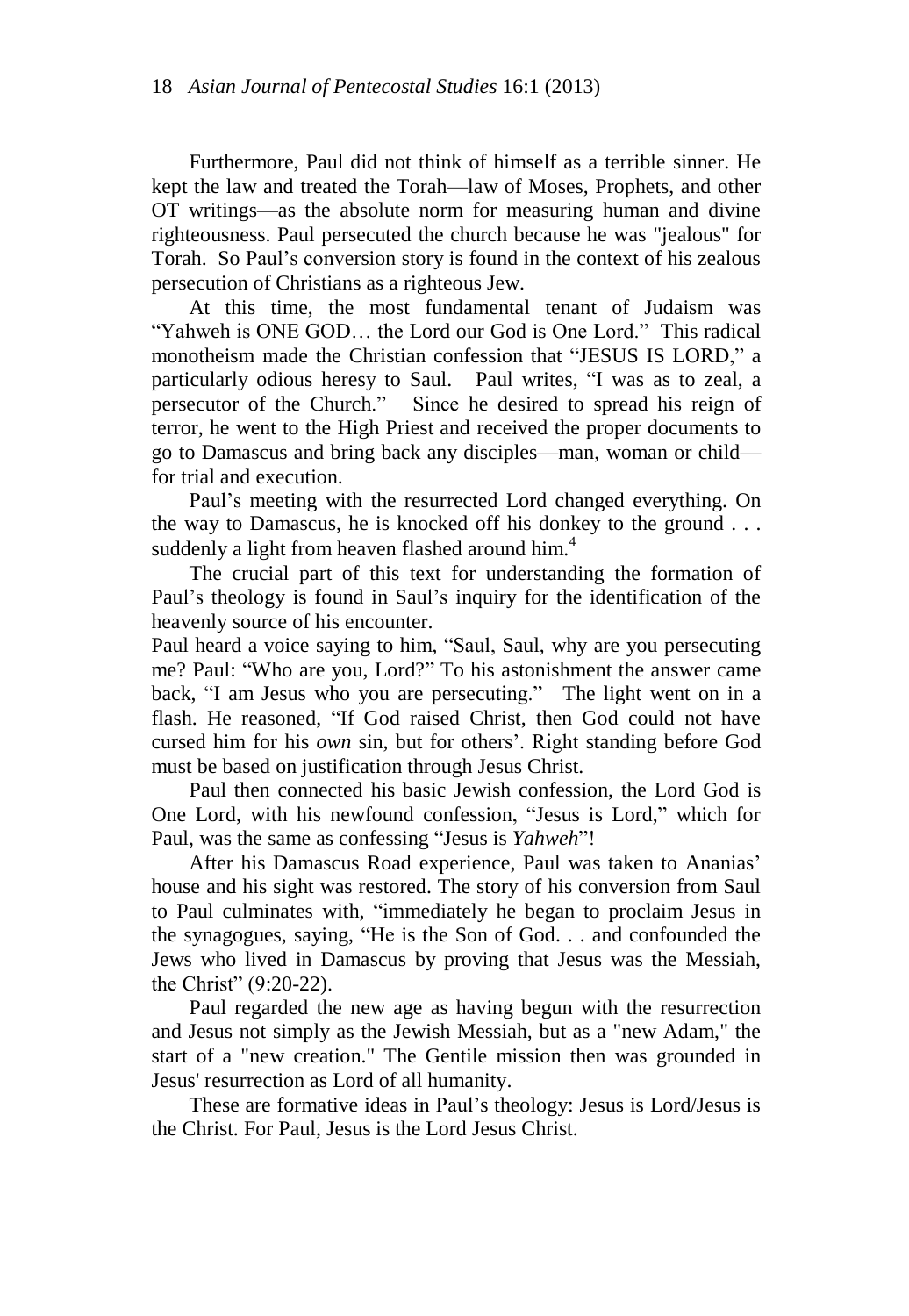#### **Paul's Theology Illustrated: Images from Colossians 2:13-15**

People are dead in sin and there is absolutely nothing they can do about it. They are as powerless as dead people to break the chains of condemnation! Paul, a wonderful preacher, seeks to find images that would show how completely God in His mercy through Christ destroyed, banished, and indeed wiped out the condemnation against us. He offers two of the great image pictures in the New Testament.

His first picture is an execution. In the ancient world, the indictment against a criminal was nailed to the tree on which he was crucified. Our sins are written out like an IOU—signed by the debtor admitting the sin. There is an indictment against us and we have admitted that the charge is true, in effect our own death warrant. But, God blots it out, wipes the slate clean as though it had never been. In his amazing grace, God erases the judgment and it no longer exists.

God then takes the indictment and sets it aside—double nullification—and He nails it to the cross of Christ. The practice in the ancient world was to nail the indictment against the victim to the cross. The indictment against Jesus was nailed to the cross above his head. Similarly, Paul reminds his readers that the indictment against us was itself crucified.

Paul's second picture of how Christ destroyed the condemnation against us was the triumphal parade of a Roman general on his return from battle. The victorious general marches through the city with his soldiers and behind them—the spoils of war—a wretched company of kings, leaders and people he has conquered.

Because of conversion, Jesus has stripped the powers and authorities, made them His captives and put them to shame. In Jesus' triumphant procession all the powers of evil are present for everyone to see, conquered forever. Paul's vivid picture is a vision of the total adequacy of Christ. Sin is forgiven; evil is conquered. Christ is sufficient. That is the plan that God had for us "before the foundation of this world."

Paul views conversion as the distinctive religious experience, a transformation experience foundational to the emphasis in his letters. He focuses on the risen Jesus and the importance of life "in Christ," which is illustrated by treasure in jars of clay (2 Cor. 4:2).

For Paul, theology was proclaiming what God had done for the believing community through the life, death and resurrection of the Lord Jesus Christ. This proclamation is what it means to have new life "in Christ."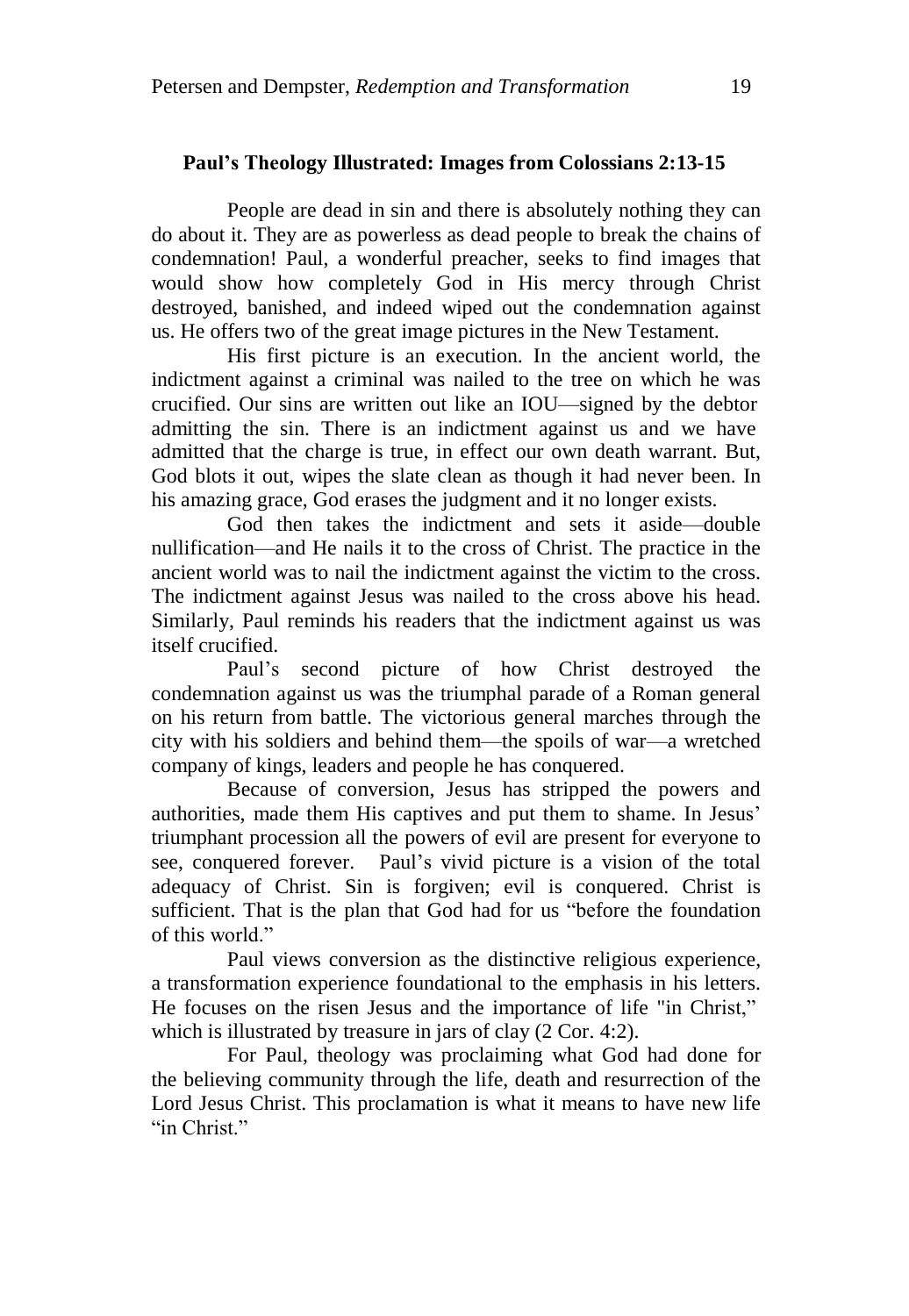# **Ephesians** – **New life** "in Christ:" **The Basis of Character Formation**

For Paul, conversion, the consequence of Christ's transforming power, meant to live "in Christ." As a teacher of the early Christian communities, Paul's "thought" was formed in response to real-life problems. He was a radical thinker, reconciling social opposites. The problems that Paul faced in the new communities, however, tended to involve cognitive dissonance – a situation created when reality does not agree with expectations.

Ideally, the gospel should change people so they could overcome differences between Jew and Gentile, male and female, slave and free. In reality, there was a disconnect between belief and behavior. If believers are part of a new creation (in Christ), why do the powers of the world still dominate? As mentioned earlier, Paul's writing to bridge the gap between the ideal and the real provides us with the theological foundation for all ethical instruction.

Paul's appeal was, "If you could only understand who you are in Christ." Paul worked on the premise that for any who have experienced conversion, Christ's strong transforming power through the resurrection results in living "in Christ." For Paul, living "in Christ" meant to turn from darkness to light, from the power of Satan to power of God (principalities and powers), to receive forgiveness of sins as well as an inheritance. This is also what it meant to live in the community of faith.

When Paul, the prisoner, wrote the letter to the Ephesians at the end of his life, the battle for the "universality of the gospel" had been won. With time on his hands, Paul wrote some of the highest flights of theological thought in the New Testament – "from the foundations of the world . . . to the fullness of time."

The central theme of Ephesians is what it means to be "in Christ.‖ God has a plan: the reconciliation of all things. The plan, established before the foundations of the world, sets the believer free from the things of this world.

Paul wrote some heavy theology in order to tell his readers about some very practical things. He wanted them to have unity in the church (ch. 4). Since they were "in Christ" they needed to behave themselves and stop acting like pagans. He taught them how to build Christian families (ch. 5). In order to have unity, behave themselves, and have a Christian home, they had to learn how to fight the devil (ch. 6).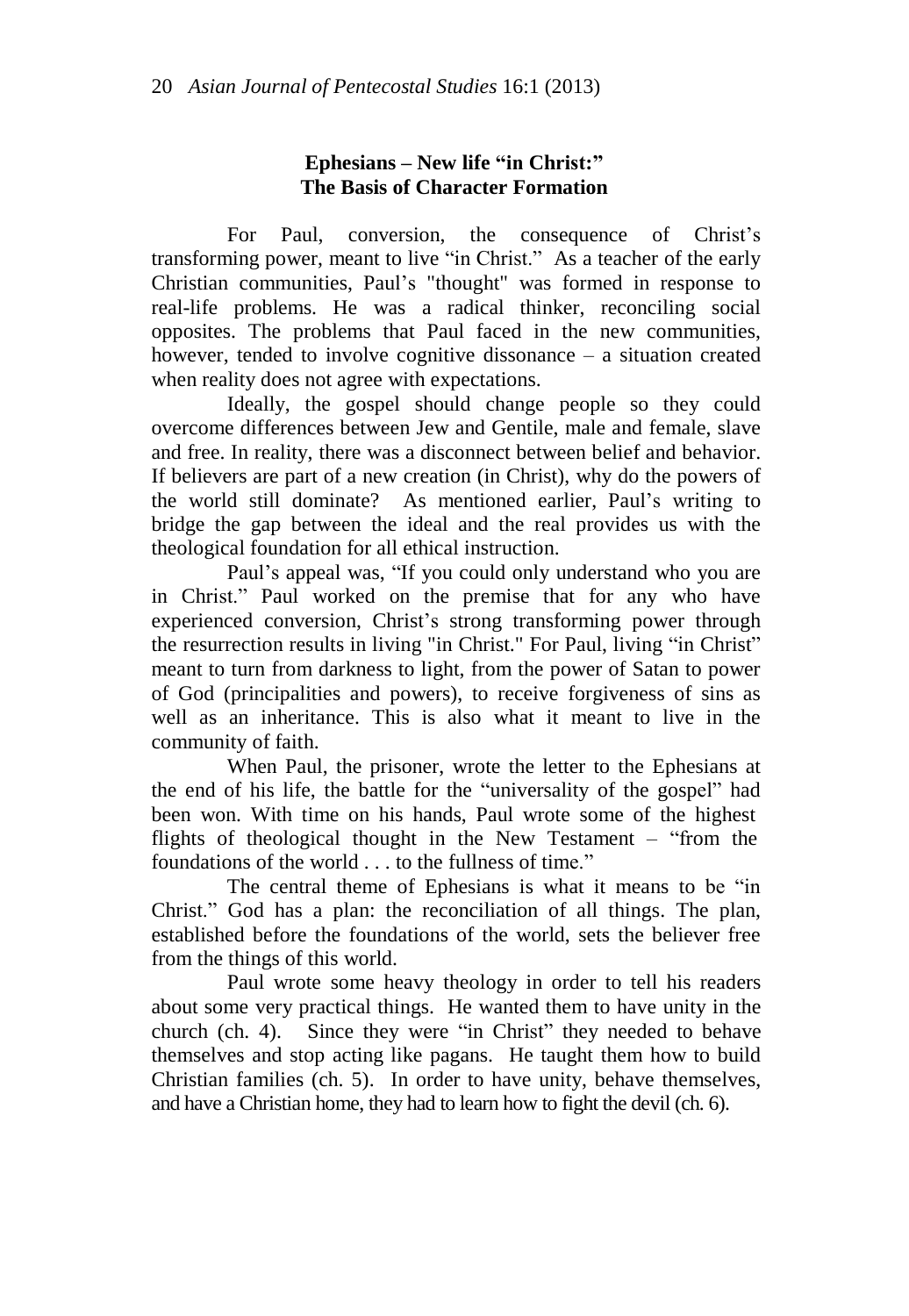But Paul's readers had a vision of God that was too small. If they were to be successful, they needed a greater vision of God in order to receive new insight regarding who they were in Christ Jesus and to understand the mystery of Christ. So Paul wrote the following: Redemption in Christ (Ephesians 1:3-14)

- <sup>3</sup> Blessed *be* the God and Father of our Lord Jesus Christ, who has blessed us with every spiritual blessing in the heavenly *places* **in Christ,**
- 4 just as He *[elected]* us i**n Him** before the foundation of the world, that we should be holy and without blame before Him in love,
- 5 having predestined us to [*adoption]* as sons by Jesus Christ to Himself, according to the good pleasure of His will,  $6$  to the praise of the glory of His grace, by which He made us accepted **in the Beloved.**
- 7 **In Him** we have [*redemption]* through His blood, [*the forgiveness of sins]*, according to the riches of His grace <sup>8</sup> which He made to abound toward us in all wisdom and prudence,
- 9 having made known to us the [*mystery of His will]*, according to His good pleasure which He purposed **in Himself**, <sup>10</sup> that in the dispensation of the fullness of the times He might gather together in one all things **in Christ**, both which are in heaven and which are on earth—**in Him**.
- $11$  In Him also we have obtained an [*inheritance*], being predestined according to the purpose of Him who works all things according to the counsel of His will . . .
- <sup>13</sup> In Him you also trusted, after you heard the word of truth, [*the gospel of your salvation]*;
- **in whom** also, having believed, you were [*sealed]* with [*the Holy Spirit of promise]*, <sup>14</sup> who is the [*guarantee of our inheritance]* until the [*redemption]* of the purchased possession, to the praise of His glory. (emphasis mine)

Note the quality of Paul's prayer. He does not pray for their health and welfare. He prays that they would have a new insight, a new comprehension of who they are and what God has done for them through Christ. Look what God has done for you! Look at who you are!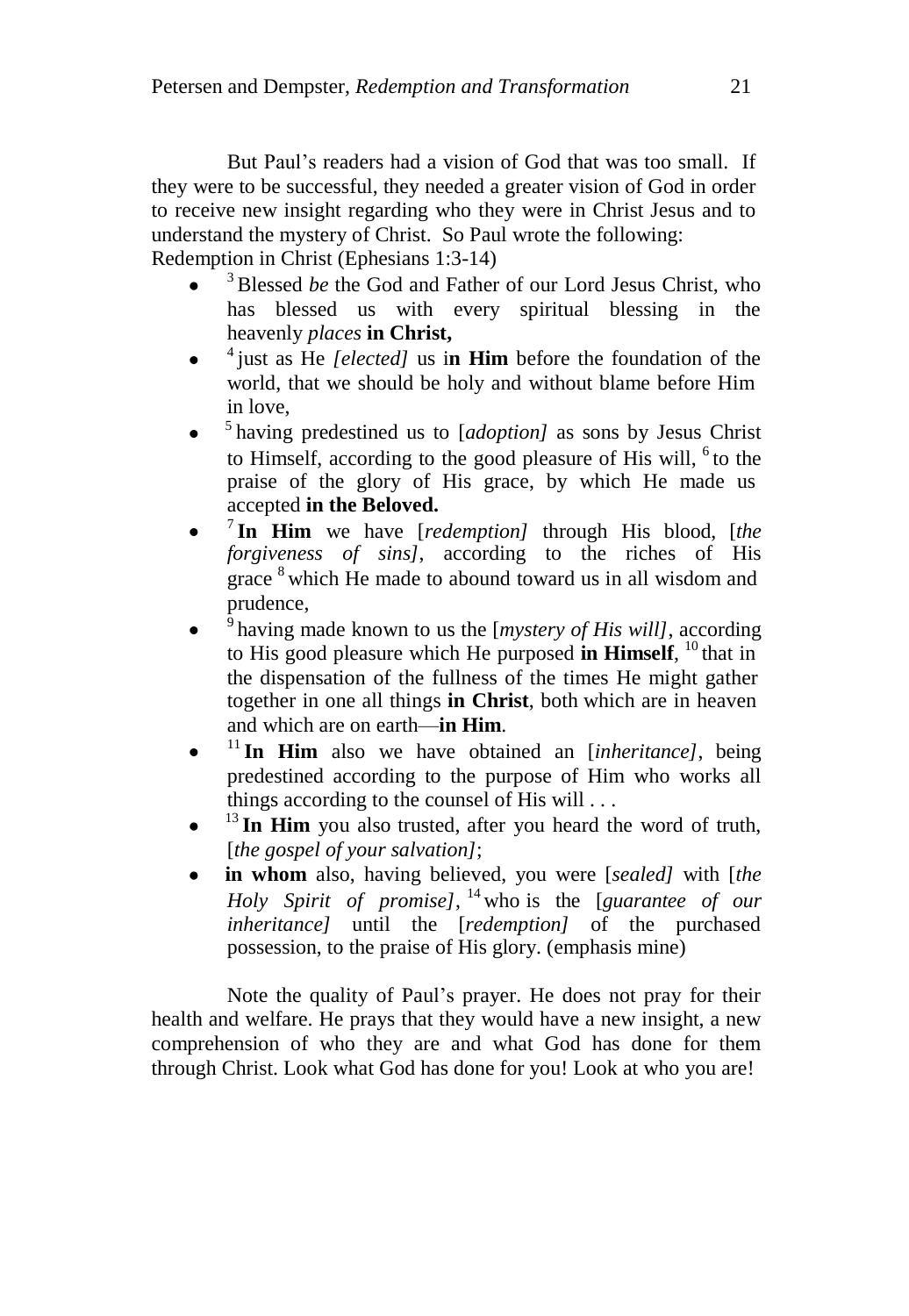# A Prayer that they would understand the greatness of their position in Christ (Ephesians 1:16-19)

# <sup>15</sup> Therefore I...<sup>16</sup> keep asking

 $17$  that the God of our Lord Jesus Christ, the Father of glory, may give to you the spirit of wisdom and revelation in the knowledge of Him,

 $18$  that the eyes of your understanding being enlightened;

that you may know what is the hope of His calling, what are the riches of the glory of His inheritance in the saints,

<sup>19</sup> and what *is* the exceeding greatness of His power toward us who believe, according to the working of His mighty power<sup>20</sup> which He worked in Christ when He raised Him from the dead and seated *Him* at His right hand in the heavenly *places*,  $^{21}$  far above all principality and power and might and dominion, and every name that is named, not only in this age but also in that which is to come.

> You were dead, now by grace through faith you are alive (Ephesians 2:2-10)

1-2And you *He made alive,* who were dead in trespasses and sins, in which you once walked according to the course of this world; ... we all once conducted ourselves in the lusts of our flesh, fulfilling the desires of the flesh and of the mind, and were by nature children of wrath, just as the others.

 $4$  But God, who is rich in mercy, because of His great love with which He loved us, <sup>5</sup> even when we were dead in trespasses, made us alive together with Christ (by grace you have been saved), 6 and raised *us* up together, and made *us* sit together in the heavenly *places* in Christ Jesus,  $\frac{7}{1}$  that in the ages to come He might show the exceeding riches of His grace in *His* kindness toward us in Christ Jesus.

<sup>8</sup> For by grace you have been saved through faith, and that not of yourselves; *it is* the gift of God, <sup>9</sup> not of works, lest anyone should boast. <sup>10</sup> For we are His workmanship, created in Christ Jesus for good works, which God prepared beforehand that we should walk in them.

Brought Near by His Blood (Ephesians 2:11,13,19)

<sup>11</sup> Therefore remember that you  $\dots$  were without Christ, being aliens and strangers from the covenants of promise, having no hope and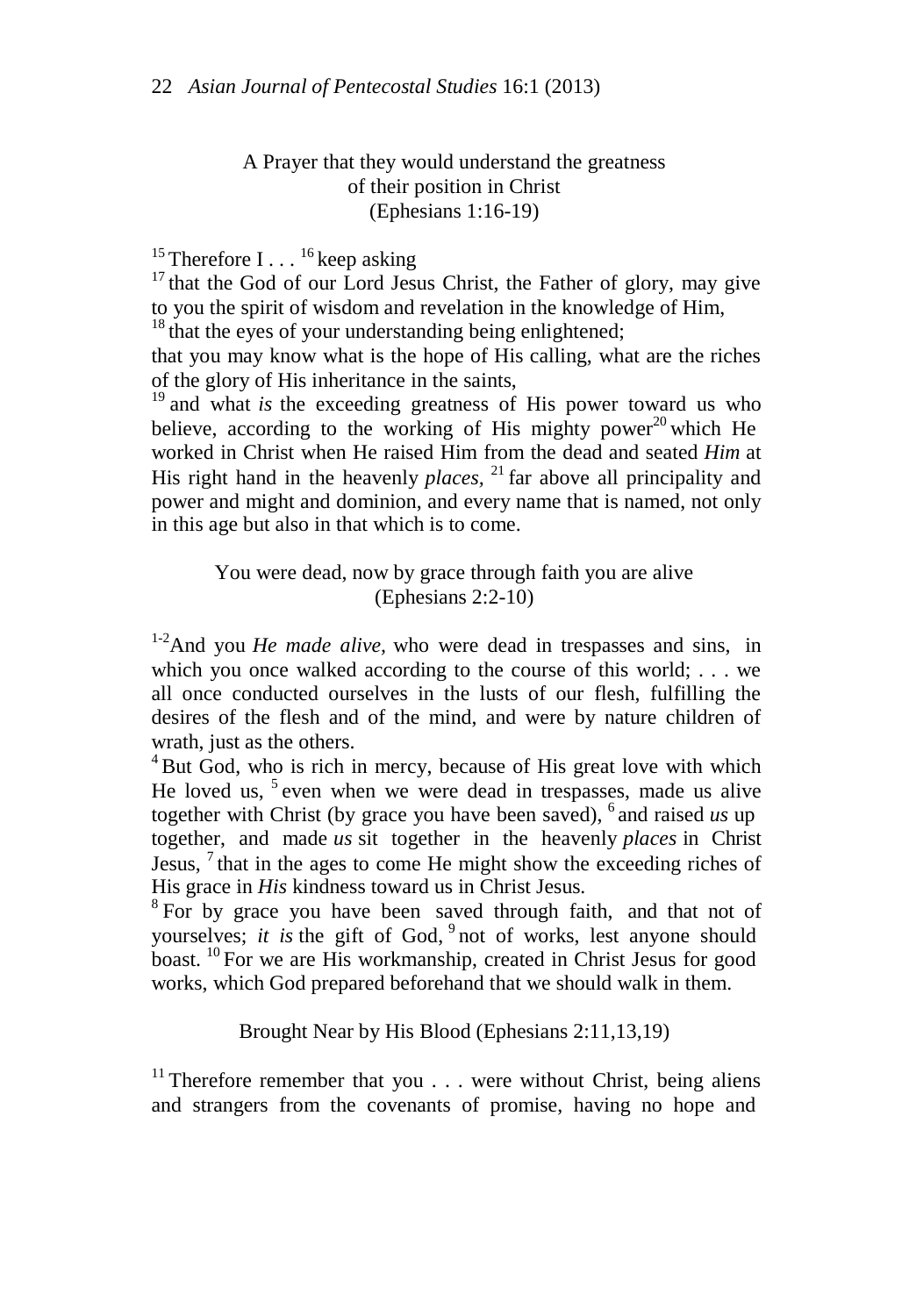without God in the world. $^{13}$  But now in Christ Jesus you who once were far off have been brought near by the blood of Christ.

 $19$  Now, therefore, you are no longer strangers and foreigners, but fellow citizens with the saints and members of the household of God.

# The Mystery Revealed (Ephesians 2:1-4,9)

<sup>1-4</sup> For this reason I, Paul, the prisoner of Christ Jesus [pray that] you may understand . . . the mystery of Christ . . . the unsearchable riches of Christ, <sup>9</sup> and to make all see what *is* the fellowship of the mystery, which from the beginning of the ages has been hidden in God who created all things through Jesus Christ . . .

Appreciation of the Mystery (Ephesians 2:14-19)

 $14$  For this reason I bow my knees to the Father of our Lord Jesus Christ ...<sup>16</sup> that He would grant you, according to the riches of His glory, to be strengthened with might through His Spirit in the inner man,  $17$  that Christ may dwell in your hearts through faith; that you, being rooted and grounded in love,  $18$  may be able to comprehend with all the saints what *is* the width and length and depth and height— $19$  to know the love of Christ which passes knowledge; that you may be filled with all the fullness of God.

#### **Romans: Paul Unpacks Some of the Great Doctrines of the Church**

According to Paul, his readers needed to learn to think theologically and theology is working out what God has done for us through the events of the incarnation, life, death, resurrection, and exaltation of Jesus Christ. Conversion, as mentioned before, the consequence of Christ's transforming power, means to live "in Christ" and life "in Christ" has a fundamental ethical dimension.

**Propitiation** (Romans 3:24-25): "For all you believe are now justified by his grace as a gift, through the redemption that is in Christ Jesus, when God put forward as a propitiation for sin through his blood..."

**Redemption:** Along with Romans 3:24-25, Ephesians 1:7: "In him, we have redemption through his blood, the forgiveness of sins, according to the riches of his grace that he lavishes on us."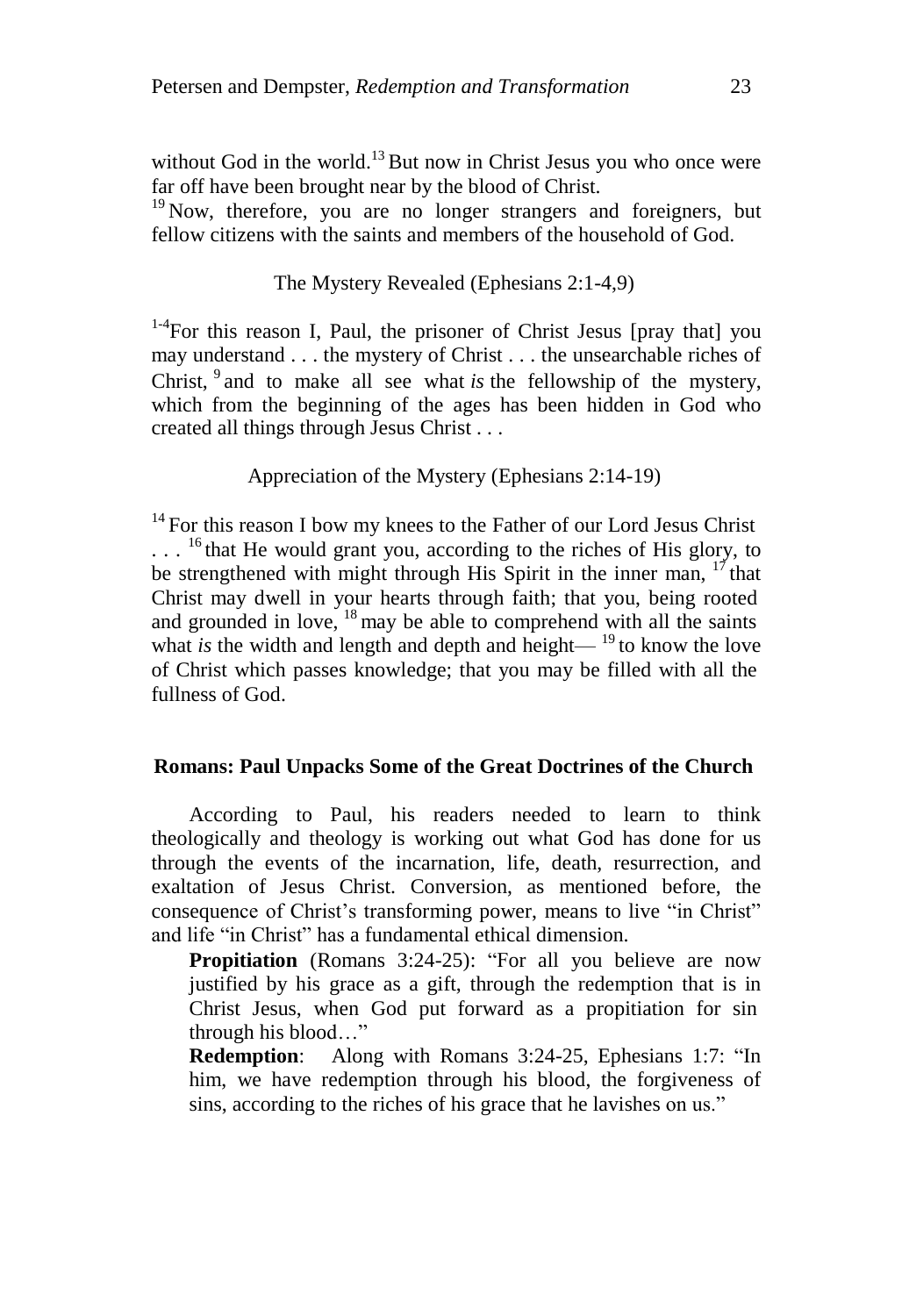**Reconciliation** (Romans 5:10-11) "For if while we were enemies, we were reconciled to God through the death of his Son, much more surely, having been reconciled, will we be saved by his life. But more than that we even boast in God through our Lord Jesus Christ, through whom we have now received reconciliation."

**Justification** (Romans 5:1) "Therefore, since we are justified by faith, we have peace with God through our Lord Jesus Christ."

"In Christ" there is propitiation, there is redemption, there is reconciliation, and there is justification. This list could go on: salvation, atonement, adoption and so forth. By tracking this formative level of Paul's theology, an important insight may be gleaned. Paul's theology focuses on who Jesus was as "the Christ." Apart from a few historical references (Rom. 15:3; 1 Corinthians 11:23), Paul sees Jesus always as the Lord Jesus Christ, a theological figure. Paul focuses on the theological significance of Jesus' life, on his person, on the Christ who revealed God.

### **The Formation of the Moral Virtues of Character:**  The Consequence of Being "in Christ."

For Paul, theology is working out what God has done for us through the events of the incarnation, crucifixion and resurrection and the gospel reconstructs what daily life was to look like within the community of faith. Transformation required radical changes, changes with a fundamental ethical dimension. Paul admonished the Corinthian believers to avoid sexual activity outside of marriage because their bodies would be raised from the dead; it mattered what they did with them (1 Cor. 6:14). They had experienced transformation and they were to act like it by living holy lives.

Among the redeemed, in contrast to cultural norms, even the differences that distinguished one's religion, race, gender, and socioeconomic status were to be leveled, "There is neither Jew nor Greek, there is neither slave nor free man, there is neither male nor female, for you are all one in Christ Jesus" (Gal. 3:28). This was the reversal of the order of things.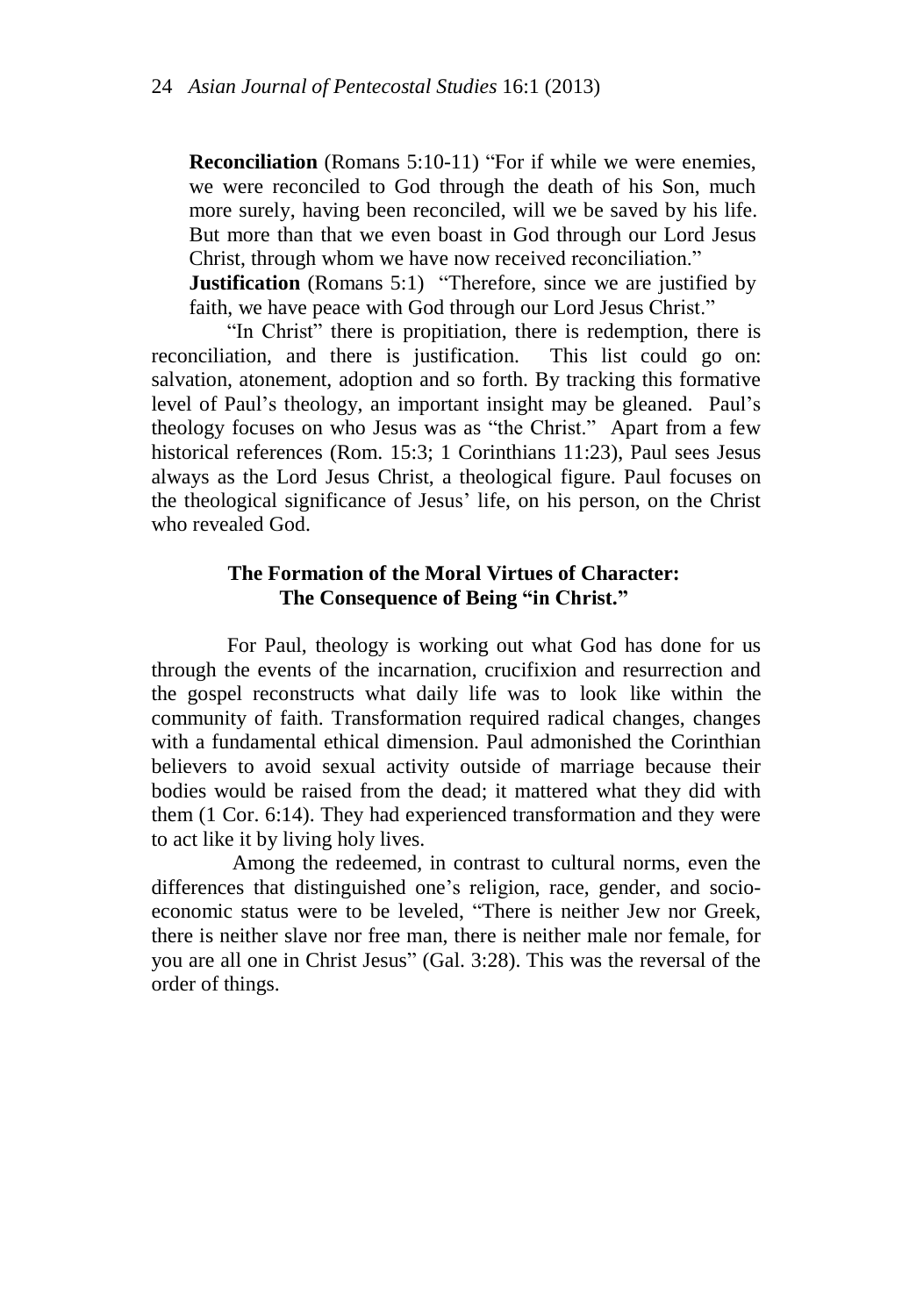# **The Theological Indicative/Moral Imperative Relationship (Romans 6:6-11–see also Romans 13:11-14;Eph. 4:20-31; Col. 3:1-17)**

Paul demands that believers make a choice between contrasting alternatives: e.g. flesh/spirit; law/grace; disobedience/obedience, etc. Note that the fact declared to be true in the theological indicative is not the same as the deed done in the moral imperative.

Theological Indicative:

- ―Knowing this, that our old self was crucified with Him . . . (Rom. 6:6). A fact declared to be true
- $\bullet$ **―**For he who has died is freed from sin‖ (6:7). A fact declared to be true.
- **―**Now if we have died with Christ, we believe that we shall also live with  $\text{Him}$ " (6:8). A fact declared to be true.

Moral Imperative:

― . . . So consider (reckon) yourselves to be dead to sin, but alive to God in Christ Jesus"  $(6:11)$ . An imperative "to Be" and "to Do." But what dynamic in the moral psychology of believers translates the facts into a deed? The answer is *reckoning" the old self dead and the new self alive* (Rom. 6: 6, 11). "Reckon yourself" emphasizes the will that transforms the fact into a deed. Paul's understanding of reckoning is tied, no doubt, to the cultural practice of Roman capital punishment law that illuminates the text. In Rome, the criminal was *legally dead* at the hour of crucifixion. *The person was considered as dead, reckoned as dead, even though the final breath may not occur until hours or even days later*. 2

Paul's argument: When Jesus was crucified—you were crucified with Him. *That is a theological fact*! It may take time for the old man to expire—but he can already be reckoned as dead.

The identification with Christ is tied in Paul's theology to the relationship between the "old self and the new self." While the theme of the "old self" versus the "new self" concerns Romans 6:6-8, the key concepts of Paul's argument are found in Romans 6:5-11. To be "in Christ' is a crucifixion of the old self and a resurrection of the new self who is "to walk in the newness of life"  $(6:4)$ .

<sup>2</sup> J. Christian Weiss, *The Perfect Will of God*.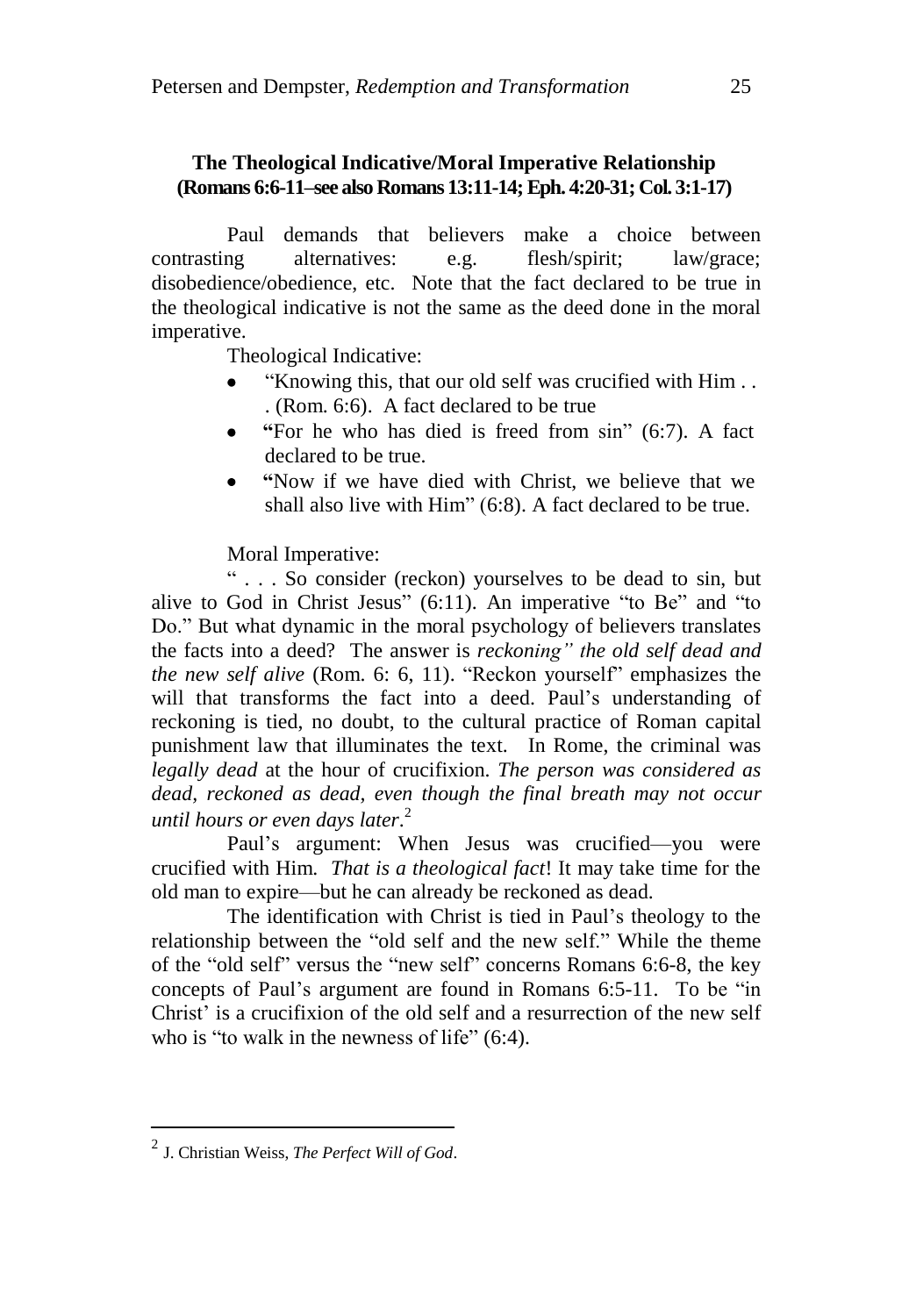# **The Formation of Moral Character—Put On/Put Off**

Crucifixion and resurrection are not merely historical events for Paul. Crucifixion and resurrection shape the moral psychology of those who are "in Christ." Paul demands a choice be made between sharp alternatives: e.g. flesh/spirit; law/grace; disobedience/obedience, etc. (i.e. "put off" and "put on"?)

# *Romans 13:11-14*

| Put off               | Put on                |
|-----------------------|-----------------------|
| The works of darkness | The armor of light    |
| Reveling              |                       |
| <b>Drunkenness</b>    |                       |
| Debauchery            | The Lord Jesus Christ |
| Licentiousness        |                       |
| Quarreling            |                       |
| Jealousy              |                       |

# *Ephesians 4:20-32*

| Put off                                                                  | Put on                                                                                                     |
|--------------------------------------------------------------------------|------------------------------------------------------------------------------------------------------------|
| Your old self in its lusts,                                              | Your new self according to the                                                                             |
| corruptions and delusions                                                | likeness of God in true                                                                                    |
|                                                                          | righteousness and holiness                                                                                 |
| Falsehood (25)<br>Sinful anger $(26)$<br>Stealing (28)<br>Evil talk (29) | Truthfulness (25)<br>Self-control, honest work (28)<br>Sharing with the needy (28)<br>Edifying speech (29) |

Note that here "put off" and "put on" are not tied to the contrasts of darkness and light but to the old self and the new self.

| Put away          | Вe             |
|-------------------|----------------|
| <b>Bitterness</b> | Kind           |
| Wrath Anger       | Tenderhearted  |
| Wrongdoing        | Forgiving (32) |
| Slander           |                |
| Malice            |                |
|                   |                |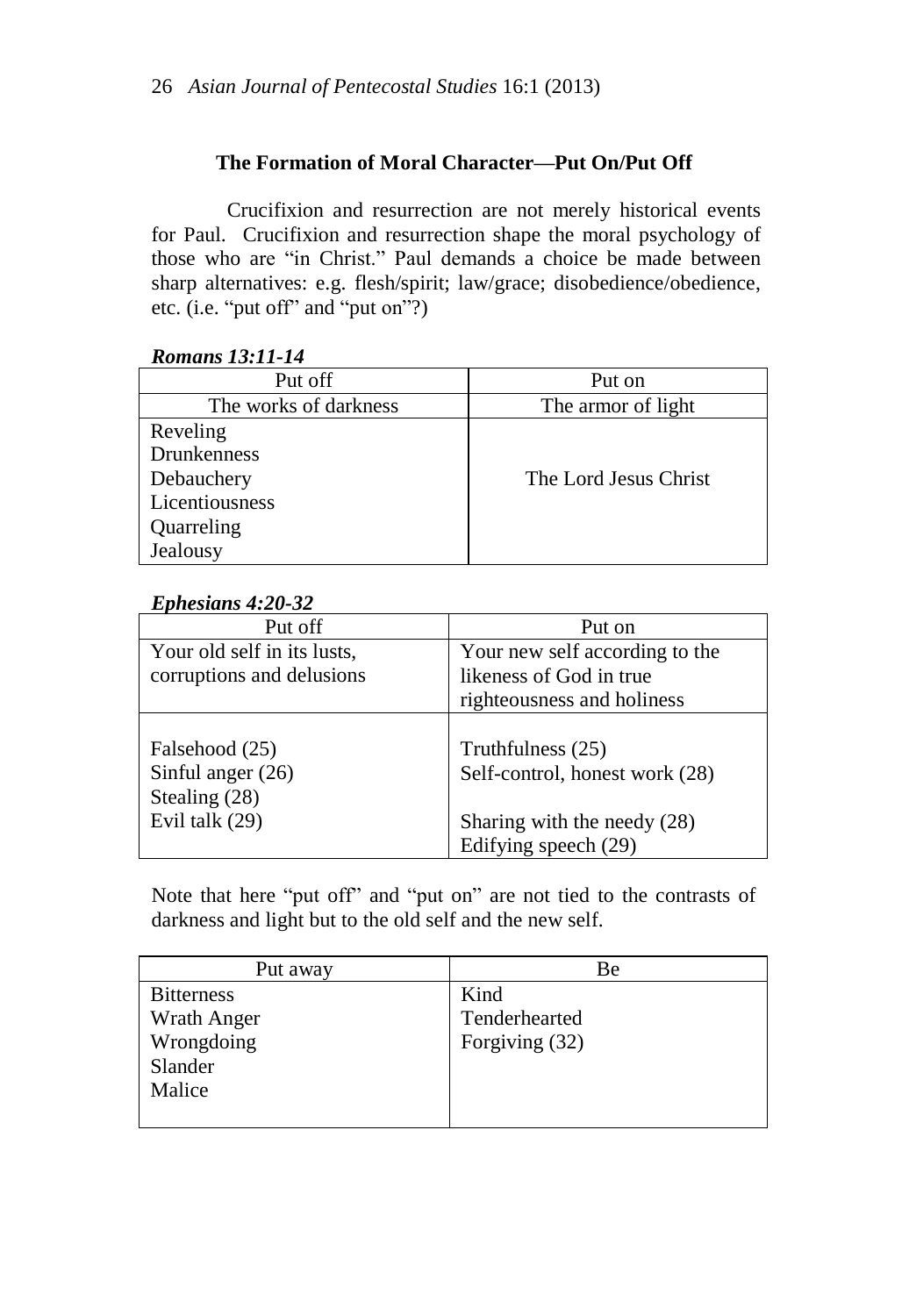| Put off                       | Put on                               |
|-------------------------------|--------------------------------------|
| Put off the old self with its | Put on The new self, which is being  |
| <i>practices.</i>             | <i>renewed</i> in the image of the   |
|                               | Creator. In that renewal there is no |
|                               | longer: Greek and Jew,               |
|                               | Circumcised and Uncircumcised,       |
|                               | Barbarian and Scythian, Slave and    |
|                               | Free                                 |
|                               |                                      |
| Fornication                   | Compassion                           |
| Impurity                      | Kindness                             |
| Passion                       | Humility                             |
| Enmity                        | <b>Meekness</b>                      |
| Greed                         | Patience                             |
| Anger                         | Forbearance (13)                     |
| Wrath                         | Forgiveness                          |
| Malice                        | Love $(14)$                          |
| Slander                       |                                      |
| Abusive language              |                                      |
| Lying                         |                                      |

**Colossians 3:1-17**

Note the contrast between practices of earthly nature and virtues of the new nature

| In the flesh $(16)$              | In the Spirit $(16)$                |
|----------------------------------|-------------------------------------|
| Works of the Flesh (19-21)       | Fruit of the Spirit (22-23)         |
| (Practices of the sinful nature) | (Virtues of moral character)        |
| (Behaviors of conduct)           | (Traits of character, dispositions) |
|                                  | of character--Identity!)            |
| Fornication                      | Love                                |
| Impurity                         | <b>Joy Peace</b>                    |
| Licentiousness                   | Patience                            |
| Idolatry                         | <b>Kindness</b>                     |
| Sorcery                          | Generosity                          |
| Enmities                         | <b>Faithfulness</b>                 |
| Strife                           | <b>Gentleness</b>                   |
| Jealousy                         | Self-control                        |
| Anger                            |                                     |
| <b>Ouarrels</b>                  |                                     |
| <b>Dissensions</b>               |                                     |

# *Galatians 5:19-25*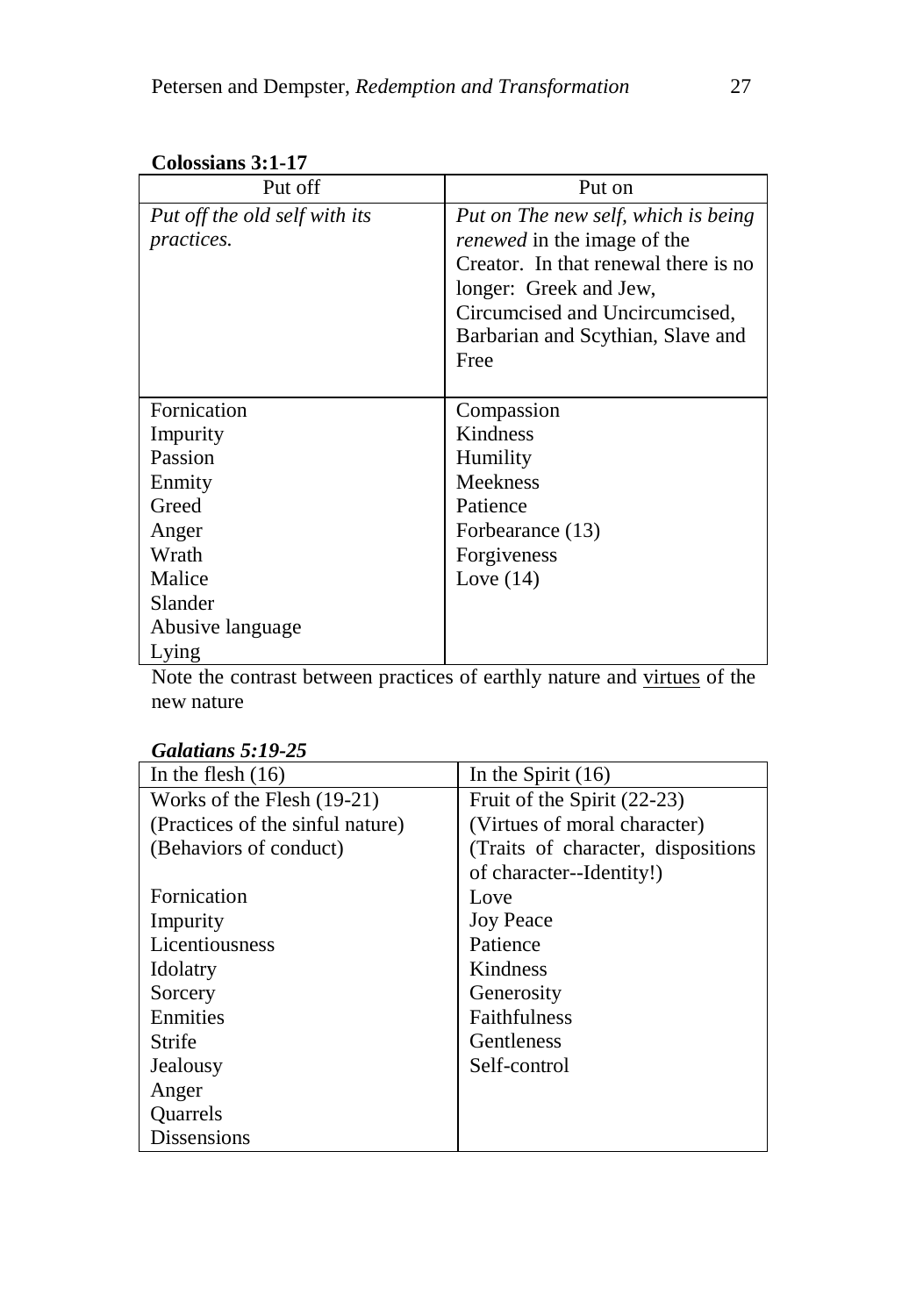| Factions    |  |
|-------------|--|
| Envy        |  |
| Drunkenness |  |
| Carousing   |  |

The moral problems in Paul's churches laid open deep differences that threatened to destroy the unity of community. They needed moral discernment. Paul does not offer a set of moral guidelines, but rather he uses the events of the cross and resurrection to provide the theological framework for moral behavior. Moral transformation must take place before members can be part of God's final victory.

For Paul, the community was a living organism in which the health and life of each part of the body depends on the life and health of the whole organism (12:12-31).

The daily behavior of a disciple must be based on theology. Readers of the Ephesian letter, Paul reasons, can't live like they should unless Christ has transformed them, unless they recognize that one must become the kind of person from whom the demands of Jesus naturally flow.

For this reason, Paul prays for them<sup>"</sup>

―*I bow my knees before the Father, from whom every family in heaven and on earth derives its name, that He would grant you, according to the riches of His glory, to be strengthened with power through His Spirit in the inner man, so that Christ may dwell in your hearts through faith; and that you, being rooted and grounded in love, may be able to comprehend with all the saints what is the breadth and length and height and depth, and to know the love of Christ which surpasses knowledge, that you may be filled up to all the fullness of God" (Eph. 3:14-19).*

He also exhorts them: Christ, by his grace, has taken away death, given you a whole new life, you are a new creation. All this is a free gift of God. God has elected you, adopted you, redeemed you, and sealed you with the guarantee of his Holy Spirit. The same Spirit that raised Christ lives in you. So now live like it. Because of all Christ has done for you, live a life that is worthy! In the words of Paul, *"I implore you [I beg you] to walk in a manner worthy of the calling with which you have been called" (Eph. 4:1).*